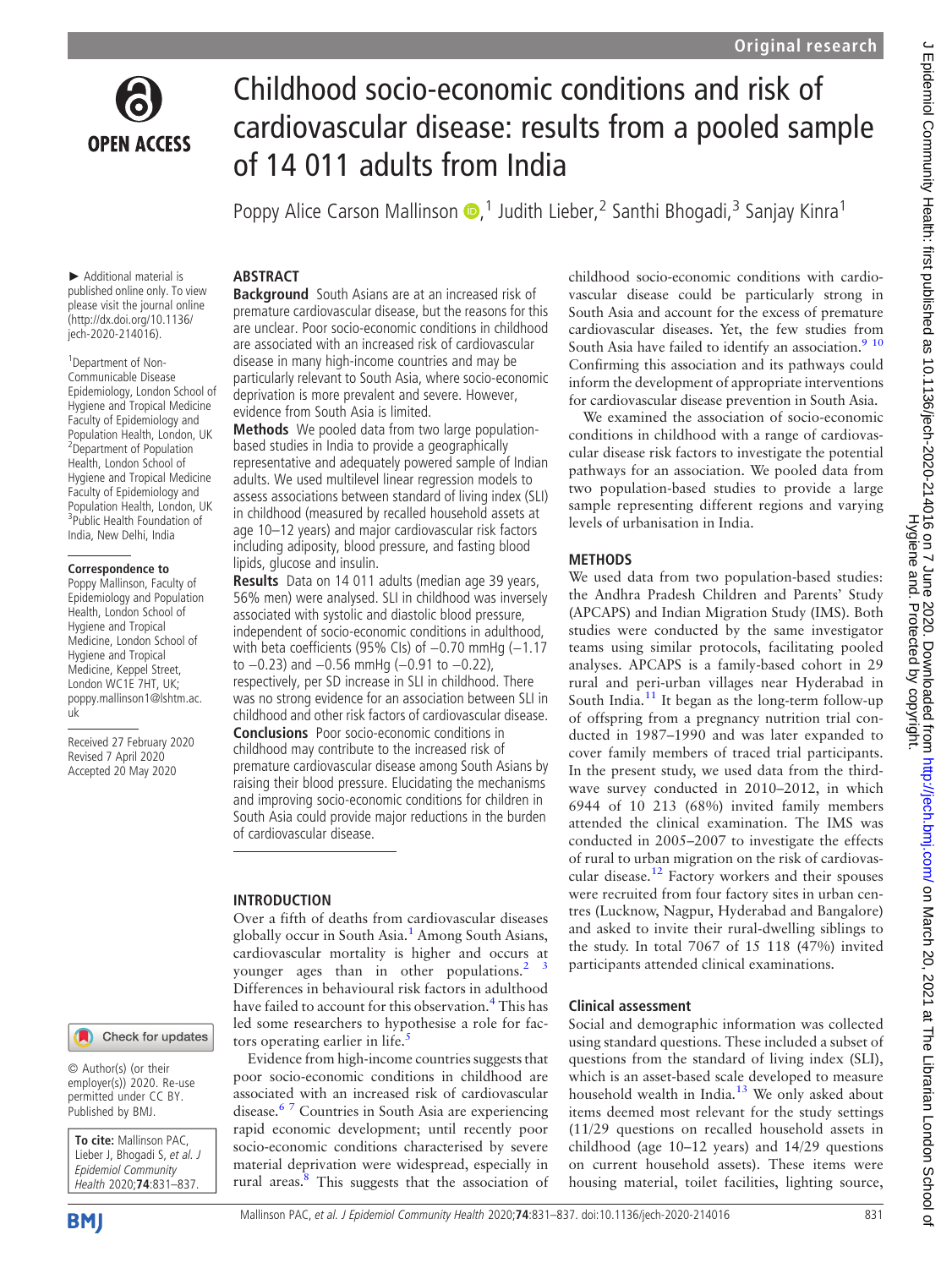drinking water source and household possession of agricultural land, television, radio, clock, bicycle, motorcycle and refrigerator (plus household possession of a car, telephone and tractor for current assets). We derived the index by applying the recommended weights to the available household asset questions and then summing across all items to give a total score for each individual. $13$  A higher score indicates greater material affluence. Household-level measures of socio-economic conditions are particularly appropriate for use in India, where joint family structures render individual-level measures (such as occupation and education) less informative. We assessed socio-economic conditions in adulthood by SLI (as above) and by occupational status (categorised as unemployed/unskilled manual labour, skilled manual labour, non-manual/professional or student/housewife/ retired), in order to capture multiple dimensions that might be relevant to the risk of cardiovascular disease.[14](#page-5-10)

Anthropometric measurements (height, weight and waist circumference) were taken twice using standard equipment. Systolic blood pressure and diastolic blood pressure were measured at the right upper arm in the sitting position using a validated oscillometric device (Omron M5-I model). Participants were asked to rest for 5 minutes before taking multiple readings (three readings in APCAPS and two readings in IMS, each 1 minute apart).

Venous blood samples were drawn after a minimum of 8 hours fasting and centrifuged immediately. Assays for fasting glucose were conducted locally on the same day as sampling using enzymatic method. For all other assays, samples were transported in batches to our central laboratories for analysis. Total and highdensity lipoprotein (HDL) cholesterol and triglycerides were estimated using enzymatic colorimetric methods and fasting insulin was estimated by radioimmunoassay. Quality of assays was assured by internal duplicates and regular external standards.

In both studies, we resurveyed a random 5% subsample of participants before the end of data collection to assess the reliability of the responses.

## Data analysis

We analysed data on the following cardiovascular risk factors: body mass index, waist circumference, systolic blood pressure, diastolic blood pressure and fasting total cholesterol, low-density lipoprotein (LDL) cholesterol, triglycerides, glucose, insulin and insulin resistance. We also examined the association of childhood socioeconomic conditions with height because it is thought to be closely associated with childhood socio-economic conditions.<sup>[15](#page-5-11)</sup> Before analysis, we checked distributions of outcome variables and excluded extreme outliers. The mean of the first two blood pressure readings was used for consistency across studies. The mean of the two readings was used for all anthropometric measures. Body mass index was calculated as weight in kilograms/(height in metres)<sup>2</sup>. LDL cholesterol was estimated using the Friedewald–Fredrickson formula (Total cholesterol − HDL cholesterol − (triglycerides/ 5))[.16](#page-5-12) Homeostasis model assessment (HOMA) insulin resistance score was estimated as fasting insulin $\times$  fasting glucose/22.5.<sup>17</sup> We applied a log transformation to the values of skewed variables (triglycerides, fasting glucose, insulin and HOMA score) to improve the normality of residuals.

To estimate the effect of SLI in childhood on cardiovascular risk factors in adulthood, we used multilevel linear regression models. We included a random intercept term at the family level to account for the potential correlation of cardiovascular risk factors between members of the same household and between sibling pairs. After first checking for evidence of non-linearity in its association with cardiovascular risk factors, we used SLI in

childhood as a linear exposure. Age and sex are strongly associated with cardiovascular risk factors, so we included both as covariates in all models. We included linear, quadratic and cubic terms for age to account for its non-linear association with cardiovascular risk factors. We included a dummy variable for study (ie, APCAPS or IMS) to account for any systematic differences in measurement between the studies. Our primary models were further adjusted for place of residence (ie, urban or rural) and socio-economic conditions (measured by SLI and occupation) in adulthood. Socioeconomic conditions in adulthood are highly correlated with socio-economic conditions in childhood and are directly associated with increased cardiovascular risk in India.<sup>3 10</sup> <sup>18</sup> Therefore, socio-economic conditions in adulthood could mask an inverse association between socio-economic conditions in childhood and risk of cardiovascular disease unless appropriately accounted for. We included a quadratic term for SLI in adulthood because there was some evidence of non-linearity in its association with cardiovascular disease risk factors. We checked for evidence of interactions between age and the other covariates (sex, study, place of residence and socio-economic conditions in adulthood) and included any substantial interactions in our final models to improve the precision of the estimates of interest. We repeated the analyses stratified by socio-economic conditions in adulthood (above or below median SLI) and by sex, as previous studies have suggested that these factors modify the association between childhood socio-economic conditions and cardiovascular risk factors.<sup>19–[21](#page-5-15)</sup> We also repeated the analyses stratified by study (ie, APCAPS or IMS) to investigate whether the associations of interest varied between the study populations.

To mitigate potential error in the recall of household assets in childhood, we fitted measurement error models using repeat data on a 5% subsample. We used the regression calibration method, which is an appropriate and efficient method when measurement error can be assumed to be non-differential with respect to the outcome.[22](#page-5-16) This assumption was reasonable in this case since levels of cardiovascular risk factors are generally not known to the participants and would therefore be unlikely to influence their recall of household assets in childhood. We regressed the repeat measure of the exposure on the original exposure (in the subsample), adjusting for covariates that may have influenced the reporting (ie, age, sex, adult socio-economic conditions). We used this model to predict a measurement error-adjusted exposure for all participants and used these predictions as the exposure variable in the main analyses. We estimated standard-errors using an adjusted delta method to account for the extra uncertainty from using predicted values as the exposure. $^{22}$  $^{22}$  $^{22}$ 

We restricted all analyses to participants with complete exposure and outcome data, as a small number (<5%) were missing data for most outcomes, and participants with missing data were similar to those without. All analyses were performed using Stata 16.

#### Ethical approval and role of the study sponsor

Ethical approval for the APCAPS and IMS studies was obtained from appropriate local review boards as well as the London School of Hygiene and Tropical Medicine. All participants provided written informed consent (or witnessed thumbprint if illiterate). The study sponsor had no role to play in the design, analysis, interpretation, write-up of this manuscript, or decision to submit for publication.

## RESULTS

We analysed data of 14 011 participants (6944 from APCAPS, 7067 from IMS, [figure 1\)](#page-2-0). The mean age of participants was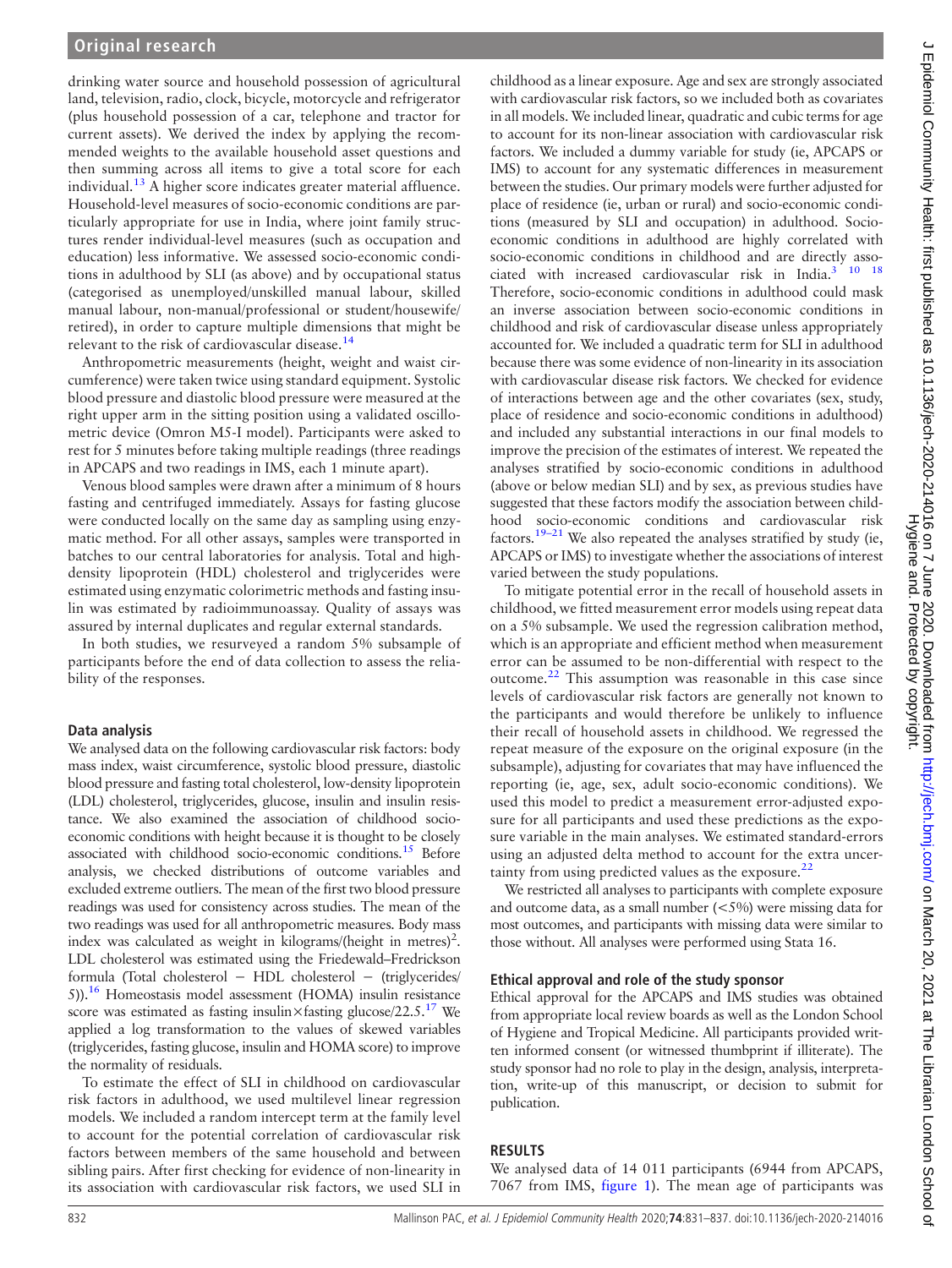<span id="page-2-0"></span>

Figure 1 Flowchart of included study participants from the Indian Migration Study (IMS, 2005–2007) and Andhra Pradesh Children and Parents' Study (APCAPS, 2010–2012).

37.5 years and 56% were men [\(table 1](#page-3-0)). Complete data were available for 93%–99% of the participants, depending on the outcome. More outcome data were missing for APCAPS than IMS participants, although sociodemographic characteristics of participants with complete and incomplete outcome data were otherwise similar ([supplementary material table S1\)](https://dx.doi.org/10.1136/jech-2020-214016).

In age-adjusted and sex-adjusted analyses, SLI in childhood was directly associated with body mass index, waist circumference, total cholesterol, LDL cholesterol, triglycerides, glucose, insulin and HOMA score, but was not associated with blood pressure ([table 2\)](#page-4-0). After adjustment for socio-economic conditions in adulthood, SLI in childhood was inversely associated with systolic and diastolic blood pressure, with beta coefficients (95% CIs) of −0.70 mmHg (−1.17 to −0.23) and −0.56 mmHg (−0.91 to −0.22), respectively, per SD increase in childhood SLI. For all other cardiovascular risk factors, there was no strong evidence of an association with SLI in childhood. The direct association of height with SLI in childhood was hardly attenuated by adjustment for socio-economic conditions in adulthood, with adjusted beta coefficient (95% CI) of 5.1 mm (3.2–7.1) per SD increase in childhood SLI.

We found no strong evidence of effect modification by SLI in adulthood, sex or study for most of the cardiovascular risk factors ([supplementary material tables S2, S3](https://dx.doi.org/10.1136/jech-2020-214016) and [S4\)](https://dx.doi.org/10.1136/jech-2020-214016). An exception was for markers of adiposity: the direct association between SLI in childhood and waist circumference and body mass index was stronger among participants below the median SLI in adulthood than those above (p-interaction <0.001 and 0.01, respectively). Waist circumference was directly associated with SLI in childhood among men but inversely associated among women (p-interaction <0.001), while a reverse pattern was observed for body mass index (p-interaction=0.001). There was evidence of a direct association of childhood SLI with waist circumference and body mass index in IMS, but an inverse association in APCAPS (both p-interaction <0.001).

In analyses without accounting for measurement error in childhood SLI, results were similar but effect estimates were slightly attenuated ([supplementary material table S5\)](https://dx.doi.org/10.1136/jech-2020-214016).

## **DISCUSSION**

#### Main findings

In a large and geographically representative sample from India, we found that SLI in childhood was inversely associated with systolic and diastolic blood pressure in adulthood. There were no clear associations between SLI in childhood and other cardiovascular risk factors, including adiposity, total and LDL cholesterol, triglycerides, glucose, insulin and insulin resistance.

#### Relation to literature

A large body of evidence from high-income countries supports an inverse association between socio-economic conditions in childhood and adiposity, blood pressure, cholesterol and insulin resis-tance, independent of socio-economic conditions in adulthood.<sup>[7](#page-5-17)</sup>  $20$  21  $23-26$  Our findings, of an inverse association between childhood socio-economic conditions and blood pressure, but not with the other risk factors, suggest that different mechanisms are operating for different risk factors and that these are likely to be setting-specific. The lack of association we detected for the other risk factors, which are strongly linked to excess adiposity, may be due to relatively lower levels of adiposity in this study population. However, hardly any studies have been conducted in South Asia. A study of a birth cohort from Vellore in South India reported no evidence of association between parental education (an indicator of childhood socio-economic conditions) and overweight, hypertension, high triglycerides or diabetes at age 26–32 years.[10](#page-5-18) However, the CIs were wide and could have been consistent with either an inverse or a direct association. An earlier analysis of the IMS data alone (N=4120 men and N=2940 women) failed to detect an independent association of childhood SLI with systolic blood pressure, but this may have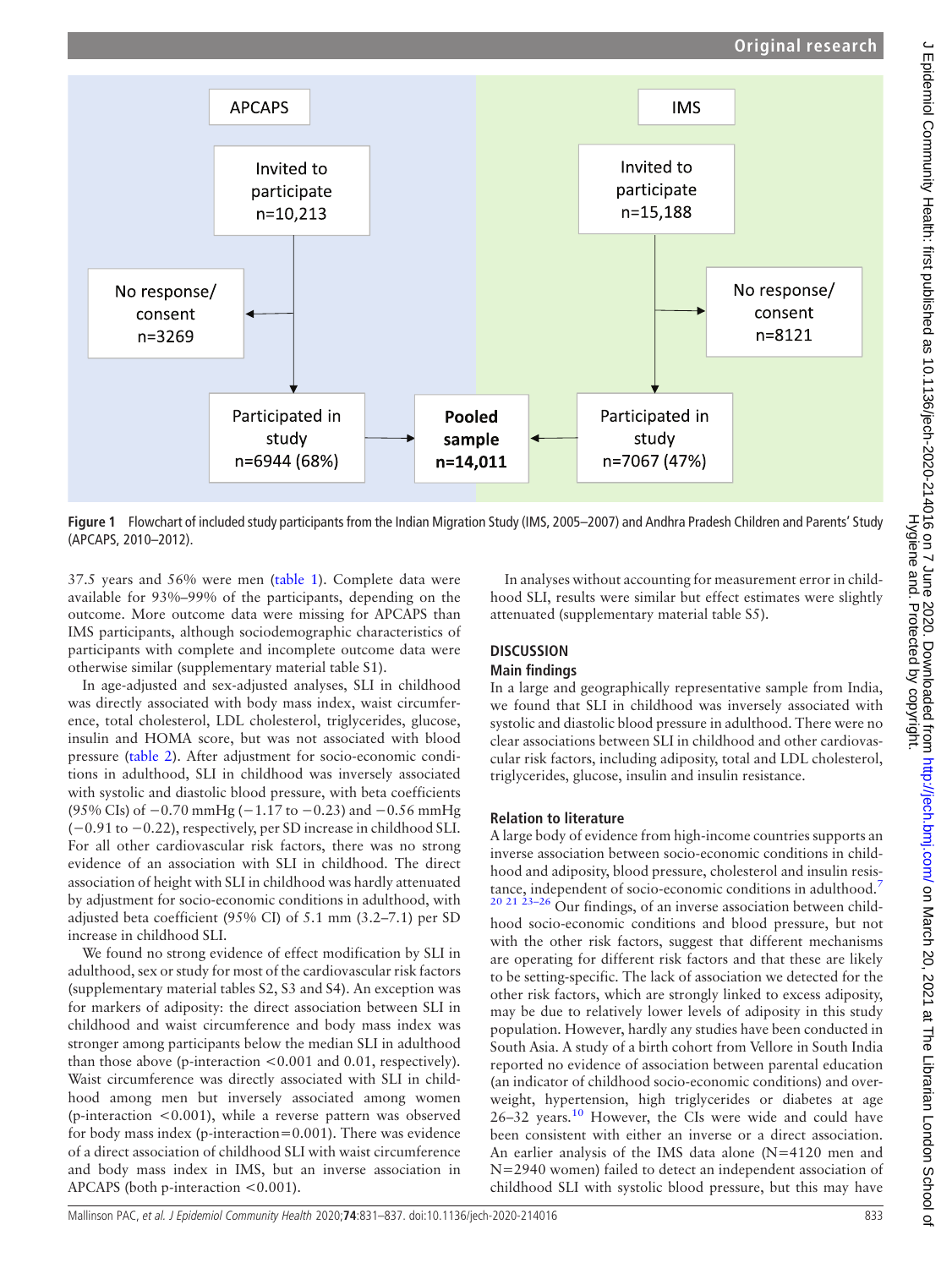<span id="page-3-0"></span>

|  |  |  |  |  | Table 1 Description of study participants in pooled sample of IMS (2005-2007) and APCAPS (2010-2012) |
|--|--|--|--|--|------------------------------------------------------------------------------------------------------|
|--|--|--|--|--|------------------------------------------------------------------------------------------------------|

|                                       |                                |            | $N$ (%)/mean (SD)          |                          |                          |  |  |
|---------------------------------------|--------------------------------|------------|----------------------------|--------------------------|--------------------------|--|--|
| <b>Characteristics</b>                |                                | % complete | <b>APCAPS (N=6944)</b>     | <b>IMS</b><br>$(N=7067)$ | Pooled sample (N=14 011) |  |  |
| Sociodemographic                      |                                |            |                            |                          |                          |  |  |
| Age                                   |                                | $>99\%$    | 34.2 (14.4)<br>40.8 (10.4) |                          | 37.5 (12.9)              |  |  |
| Sex                                   | Men                            | $>99\%$    | 3646 (52.6%)               | 4123 (58.3%)             | 7769 (55.5%)             |  |  |
|                                       | Women                          |            | 3283 (47.4%)               | 2944 (41.7%)             | 6226 (44.5%)             |  |  |
| Childhood standard of living index    |                                | $>99\%$    | 8.8(4.8)                   | 10.5(5.1)                | 9.6(5.0)                 |  |  |
| Adult standard of living index        |                                | $>99\%$    | 18.6(5.1)                  | 23.3(6.7)                | 21.0(6.4)                |  |  |
| Adult occupation                      | Unskilled labour or unemployed | $>99\%$    | 2918 (42.1%)               | 314 (4.4%)               | 3232 (23.1%)             |  |  |
|                                       | Student, retired or housewife  |            | 2202 (31.8%)               | 2612 (37.0%)             | 4814 (34.4%)             |  |  |
|                                       | Semiskilled labour             |            | 732 (10.6%)                | 918 (13.0%)              | 1650 (11.8%)             |  |  |
|                                       | Skilled labour                 |            | 709 (10.2%)                | 1548 (21.9%)             | 2257 (16.1%)             |  |  |
|                                       | Professional                   |            | 365 (5.3%)                 | 1675 (23.7%)             | 2040 (14.6%)             |  |  |
| Adult residence                       | Rural                          | $>99\%$    | 6944 (100%)                | 2668 (37.8%)             | 9612 (68.6%)             |  |  |
|                                       | Urban                          |            | $0(0\%)$                   | 4399 (67.6%)             | 4399 (32.7%)             |  |  |
| Cardiovascular risk factors           |                                |            |                            |                          |                          |  |  |
| Systolic blood pressure, mmHq         |                                | $>99\%$    | 118.5(15.3)                | 122.1(17.0)              | 120.3(16.3)              |  |  |
| Diastolic blood pressure, mmHq        |                                | $>99\%$    | 77.5(12.7)                 | 77.9 (11.0)              | 77.7 (11.9)              |  |  |
| Total cholesterol, mmol/L             |                                | 97%        | 4.2(1.0)                   | 4.7(1.1)                 | 4.5(1.1)                 |  |  |
| LDL cholesterol, mmol/L               |                                | 93%        | 2.8(0.9)                   | 3.3(1.1)                 | 3.1(1.0)                 |  |  |
| Triglycerides, mmol/L (median, IQR)   |                                | 95%        | 1.1(0.8, 1.6)              | 1.3(1.0, 1.8)            | 1.2(0.9, 1.7)            |  |  |
| Fasting glucose, mmol/L (median, IQR) |                                | 95%        | 5.0(4.7, 5.4)              | $5.1$ (4.6, 5.5)         | 5.1(4.7, 5.5)            |  |  |
| Insulin, mU/L (median, IQR)           |                                | 95%        | 5.2(3.1, 8.2)              | $6.0$ $(3.4, 9.6)$       | 5.6(3.2, 9.0)            |  |  |
| HOMA score (median, IQR)              |                                | 94%        | 1.2(0.7, 1.9)              | 1.3(0.8, 2.3)            | 1.3(0.7, 2.1)            |  |  |
| Body mass index, kg/m <sup>2</sup>    |                                | $>99\%$    | 20.6(3.9)                  | 23.8(4.5)                | 22.2(4.5)                |  |  |
| Waist circumference, cm               |                                | $>99\%$    | 71.5(10.7)                 | 82.3 (11.7)              | 77.0 (12.5)              |  |  |
| Height, cm                            |                                | $>99\%$    | 158.1(9.5)                 | 160.3(8.8)               | 159.3(9.3)               |  |  |

APCAPS, Andhra Pradesh Children and Parents' Study; IMS, Indian Migration Study; LDL, low-density lipoprotein; HOMA, homeostasis model assessment.

been due to inadequate adjustment for adult socio-economic conditions or lower statistical power (<30% power to detect the effect size found in our study as opposed to >99% power in our combined dataset).<sup>[9](#page-5-6)</sup> In our analyses, the inverse association of blood pressure with socio-economic conditions in childhood was masked until we adjusted for socio-economic conditions in adulthood, demonstrating the importance of adequate adjustment and large sample size to disentangle the effects of childhood from adult socio-economic conditions. In contrast, for the other risk factors, a crude direct association was attenuated to the null after adjustment for adult socio-economic conditions. This is consistent with the strong direct association between adult socioeconomic conditions and adiposity observed in India (compared to the weak association for blood pressure).<sup>[27](#page-5-19)</sup>

## Mechanisms

In this population, blood pressure was the only major cardiovascular risk factor associated with socio-economic conditions in childhood. Exposure to undernutrition during foetal development and early infancy has been linked to increased blood pressure in adulthood, for which a range of biological mechanisms have been proposed.<sup>28</sup> However, evidence for this is inconclusive. In high-income countries, the link between early-life undernutrition and blood pressure has been largely inferred from studies of low birth weight, despite maternal undernutrition being rare and thus a less important cause of low birth weight.

Subsequent observational studies and a community trial in South Asia have failed to confirm the association with blood pressure.[29](#page-5-21)–<sup>32</sup> Dehydration in infancy and early childhood caused by frequent diarrhoeal disease has been hypothesised to increase blood pressure in adulthood, although epidemiological evidence has been inconsistent.<sup>[33 34](#page-6-0)</sup> Emerging evidence suggests that frequent infection with malaria during childhood may also increase adult blood pressure, although confirmatory studies are needed.[35](#page-6-1) Other setting-specific environmental factors linked to poor socio-economic conditions, such as household use of bio-mass fuel, may play a role.<sup>[36](#page-6-2)</sup> However, evidence of the long-term effects of this and other putative local risk factors is lacking. Poor socio-economic conditions in childhood have also been linked to increased levels of risk behaviours (eg, smoking and alcohol consumption) and psychosocial adversity (eg, stress and depression) in adulthood, which are associated with increased blood pressure.<sup>[37](#page-6-3)</sup> However, the majority of evidence comes from highincome countries; further research is needed to understand the relevance of these mechanisms in South Asia.

## Strengths and limitations

Our study is one of the few studies from South Asia to have examined the association between childhood socio-economic conditions and cardiovascular risk factors. Our study had sufficient sample size to disentangle the effects of socio-economic conditions in childhood from adulthood, and statistical power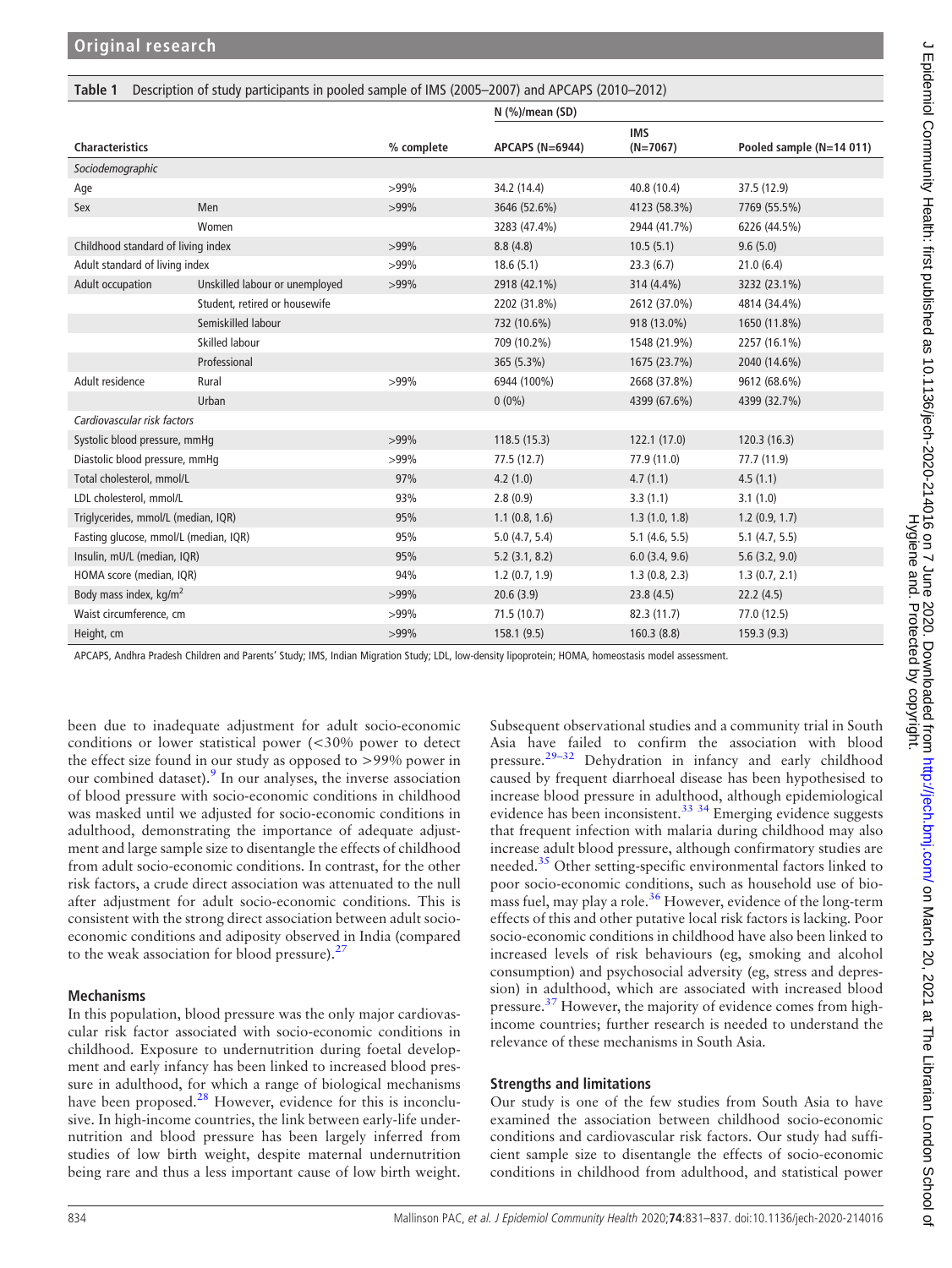<span id="page-4-0"></span>Table 2 Association between standard of living index (SLI) in childhood and cardiovascular risk factors in pooled sample of IMS (2005–2007) and APCAPS (2010–2012)

|                                   | Model 1: Age-adjusted and sex-adjusted |                                                      |                                |                                | Model 2: model 1+ adult socioeconomic conditions* |          |                                                             |                                |                                |         |
|-----------------------------------|----------------------------------------|------------------------------------------------------|--------------------------------|--------------------------------|---------------------------------------------------|----------|-------------------------------------------------------------|--------------------------------|--------------------------------|---------|
| Cardiovascular<br>risk factor     | Ν                                      | β-Coefficient for<br>1 SD change in<br>childhood SLI | Lower con-<br>fidence<br>limit | Upper con-<br>fidence<br>limit | P-value N                                         |          | <b>β-Coefficient for</b><br>1 SD change in<br>childhood SLI | Lower con-<br>fidence<br>limit | Upper con-<br>fidence<br>limit | P-value |
| Systolic blood<br>pressure, mmHq  | 13 9 31                                | $-0.139$                                             | $-0.562$                       | 0.284                          | 0.520                                             | 13 9 31  | $-0.698$                                                    | $-1.165$                       | $-0.232$                       | 0.003   |
| Diastolic blood<br>pressure, mmHq | 13 950                                 | 0.040                                                | $-0.275$                       | 0.355                          | 0.805                                             | 13 950   | $-0.564$                                                    | $-0.912$                       | $-0.216$                       | 0.001   |
| Total cholesterol,<br>mmol/L      | 13 5 92                                | 0.072                                                | 0.041                          | 0.102                          | < 0.001                                           | 13 5 92  | 0.006                                                       | $-0.026$                       | 0.039                          | 0.712   |
| LDL cholesterol,<br>mmol/L        | 12 974                                 | 0.055                                                | 0.027                          | 0.083                          | < 0.001                                           | 12 974   | $-0.010$                                                    | $-0.040$                       | 0.020                          | 0.525   |
| Log triglycerides,<br>mmol/L      | 13 144                                 | 0.018                                                | 0.005                          | 0.032                          | 0.009                                             | 13 144   | $-0.009$                                                    | $-0.024$                       | 0.005                          | 0.212   |
| Log fasting<br>glucose, mmol/L    | 13 2 2 4                               | 0.015                                                | 0.009                          | 0.020                          | < 0.001                                           | 13 2 2 4 | 0.004                                                       | $-0.002$                       | 0.009                          | 0.174   |
| Log insulin, mU/L                 | 13 2 31                                | 0.094                                                | 0.068                          | 0.120                          | < 0.001                                           | 13 2 31  | 0.021                                                       | $-0.006$                       | 0.048                          | 0.134   |
| Log HOMA score                    | 13 184                                 | 0.109                                                | 0.082                          | 0.137                          | < 0.001                                           | 13 184   | 0.025                                                       | $-0.004$                       | 0.054                          | 0.089   |
| Body mass<br>index, $kg/m2$       | 13 942                                 | 0.812                                                | 0.688                          | 0.936                          | < 0.001                                           | 13 942   | 0.083                                                       | $-0.032$                       | 0.198                          | 0.158   |
| Waist<br>circumference, mm        | 13 918                                 | 18.965                                               | 15.861                         | 22.068                         | < 0.001                                           | 13 918   | $-0.707$                                                    | $-3.629$                       | 2.216                          | 0.636   |
| Height, mm                        | 13 942                                 | 9.076                                                | 7.168                          | 10.984                         | < 0.001                                           | 13 942   | 5.135                                                       | 3.185                          | 7.085                          | < 0.001 |

APCAPS, Andhra Pradesh Children and Parents' Study; HOMA, homeostasis model assessment; IMS, Indian Migration Study; LDL, low-density lipoprotein; SLI, standard of living index. \*Adult standard of living index (linear and quadratic term), adult occupation (categorical) and adult urban or rural residence (binary).

was further improved by the use of regression calibration to reduce potential bias due to error in the recall of childhood assets used to derive the SLI. The study population represented different regions of India and varying levels of urbanisation making our results broadly generalisable to India. However, some limitations must be acknowledged. We cannot exclude the possibility of residual confounding by adult socio-economic conditions, which may have masked associations between childhood socioeconomic conditions and other cardiovascular risk factors; however, this is unlikely to be the case given our use of multiple indicators for adult socio-economic conditions and sufficient sample size. There is also a possibility of residual bias due to differential recall of household assets in childhood. However, most participants were unaware of their cardiovascular risk factor levels, suggesting differential recall according to outcome status was unlikely. Furthermore, we noted a high degree of concordance in childhood SLI between siblings in the IMS  $(p=0.82)$  suggesting that participants were able to recall accurately. Previous studies have also noted accurate recall of childhood socio-economic circumstances and found this not to vary according to the educational status of the participants.<sup>38</sup> <sup>39</sup> Finally, we cannot exclude risk of selection bias because not all those invited chose to participate in the studies. However, analysis of baseline demographic characteristics of people who did and did not participate suggested few systematic differences.<sup>[11 12](#page-5-7)</sup>

# Implications

Our findings suggest that poor socio-economic conditions in childhood could be contributing to the high cardiovascular disease burden in South Asia through their association with blood pressure. To put the effect sizes we observed into context, a study from the USA estimated that a 1 mmHg reduction in systolic or diastolic blood pressure across adults aged 45–64 could prevent approximately 30 events of coronary heart disease, stroke and heart failure per 100 000 person-years.<sup>40</sup> If applied to the population of South

Asia,<sup>[41](#page-6-6)</sup> this would equate to prevention of 185 000 premature cardiovascular events per year. Although there is a need for formal modelling of these estimates for South Asia, clearly the potential impact is appreciable. If these associations are proven to be causal, reductions in child poverty could have a meaningful impact on population blood pressure levels and associated cardiovascular events and could reduce social inequalities in cardiovascular disease. Further research should aim to confirm these findings in other South Asian settings and to elucidate the specific mechanisms underpinning the association, in order to inform setting-specific interventions for the primordial prevention of cardiovascular disease.

# **CONCLUSION**

We found that socio-economic conditions in childhood, independent of socio-economic conditions in adulthood, are inversely associated with blood pressure, but not associated with other cardiovascular risk factors. Improvements in childhood socioeconomic conditions could have beneficial effects on adult blood pressure levels in South Asia. Further research is needed to understand the underlying mechanisms.

# What is already known on this subject

- ► Poor socio-economic conditions in childhood are associated with increased risk of cardiovascular disease in many studies from high-income countries.
- ► This could be a potentially important contributor to the high mortality and premature occurrence of cardiovascular disease in South Asia, where socio-economic deprivation is both more prevalent and severe.
- $\blacktriangleright$  However, there is hardly any evidence of this association from South Asian countries.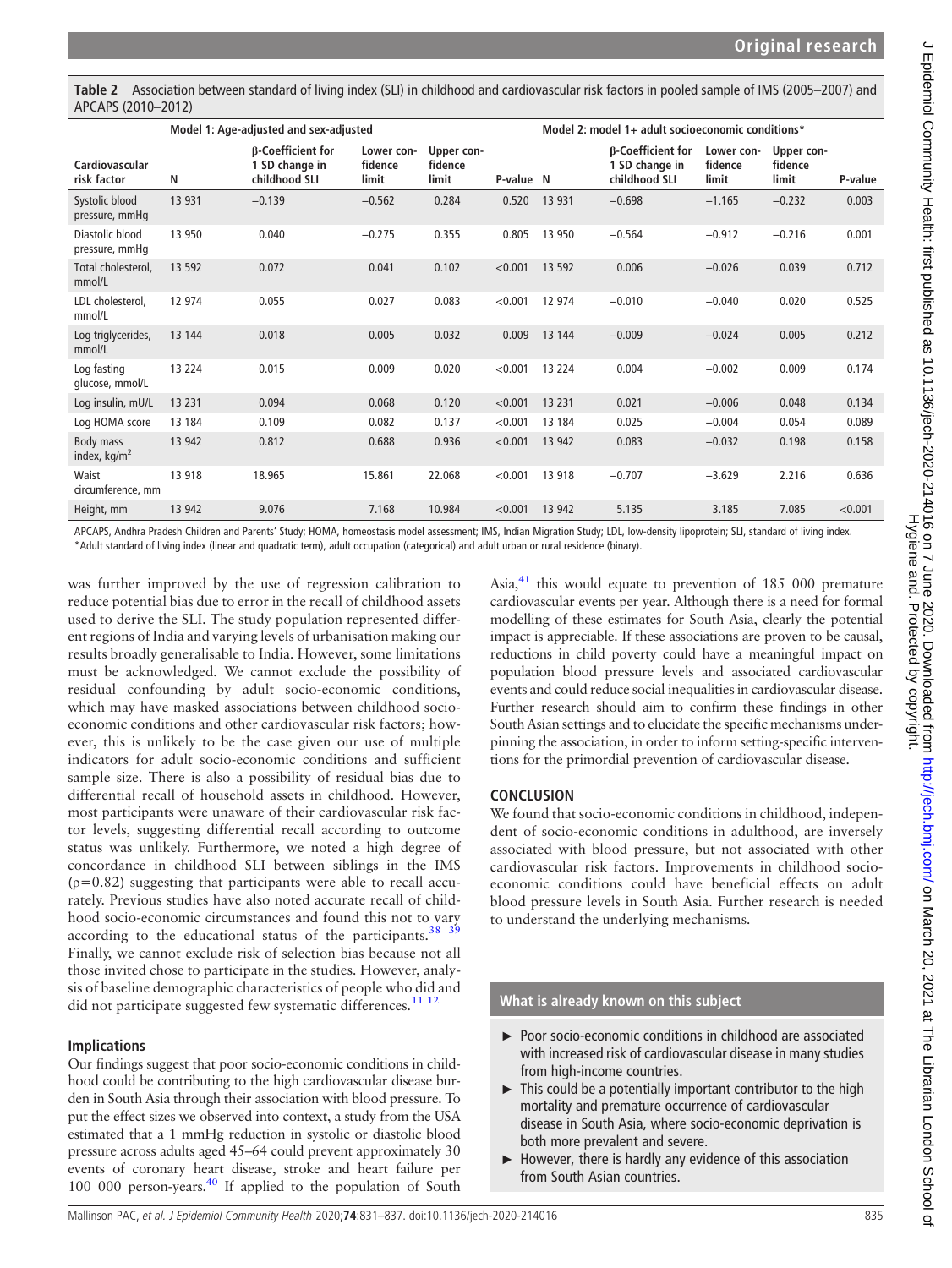## What this study adds

- $\blacktriangleright$  In a large sample representing multiple geographic regions and levels of urbanicity within India, we found that poor socio-economic conditions in childhood were associated with increased systolic and diastolic blood pressure in adulthood.
- ► However, we did not find any association of socio-economic conditions in childhood with markers of adiposity, fasting blood lipids, glucose or insulin resistance, contrary to previous evidence.
- ► Childhood poverty, which remains highly prevalent in South Asia, may be contributing to the high burden of cardiovascular disease by increasing blood pressure. Elucidating the specific mechanisms involved could inform the design of appropriate interventions for prevention of cardiovascular diseases in South Asia.

Acknowledgements We are grateful to the study sponsors, the field staff and all the participants of the Andhra Pradesh Children and Parents' Study and the Indian Migration Study.

Contributors PACM and SK conceived the study. PACM conducted the study (including management and analysis of data), wrote the first draft of the manuscript and is responsible for the overall content as guarantor. SK and JL contributed to study planning and interpretation of results. SB conducted project management and data management. All authors (PACM, JL, SB and SK) contributed to the writing of subsequent drafts of the manuscript and have given approval for the final version to be published.

Funding This work was supported by the Medical Research Council UK (MR/ N013638/1) through a studentship to PACM. The Andhra Pradesh Children and Parents' Study and the Indian Migration Study were funded by the Wellcome Trust (strategic award 084774 and project grant GR070797MF, respectively).

#### Competing interests None declared.

#### Patient consent for publication Not required.

Ethical approval Ethical approval for the Andhra Pradesh Children and Parents' Study was granted by the National Institute of Nutrition Institutional Ethical Committee (reference number A2-2009) and Public Health Foundation of India Institutional Ethics Committee (reference number 52/10). Ethical approval for the Indian Migration Study was granted by the All India Institute of Medical Sciences Ethics Committee (reference number A-60/4/8/2004).

Provenance and peer review Not commissioned; externally peer reviewed.

Data sharing Data cannot be made fully available without restriction because of stipulations in our original participant consent forms. Data are available to researchers through completion of a collaborator form ([https://apcaps.lshtm.ac.uk/apply-to](https://apcaps.lshtm.ac.uk/apply-to-collaborate/)[collaborate/\)](https://apcaps.lshtm.ac.uk/apply-to-collaborate/).

Open access This is an open access article distributed in accordance with the Creative Commons Attribution 4.0 Unported (CC BY 4.0) license, which permits others to copy, redistribute, remix, transform and build upon this work for any purpose, provided the original work is properly cited, a link to the licence is given, and indication of whether changes were made. See: [https://creativecommons.org/licenses/](https://creativecommons.org/licenses/by/4.0/) [by/4.0/.](https://creativecommons.org/licenses/by/4.0/)

#### ORCID iD

Poppy Alice Carson Mallinson <http://orcid.org/0000-0002-7591-8065>

- <span id="page-5-0"></span>1 GBD Compare | IHME Viz Hub. n.d.. Available [http://vizhub.healthdata.org/gbd](http://vizhub.healthdata.org/gbd-compare)[compare](http://vizhub.healthdata.org/gbd-compare) (accessed 6 Feb 2020)
- <span id="page-5-1"></span>2 Joshi P, Islam S, Pais P, et al. Risk factors for early myocardial infarction in south asians compared with individuals in other countries. [JAMA](https://dx.doi.org/10.1001/jama.297.3.286) 2007;297:286–94.
- <span id="page-5-14"></span>3 Rosengren A, Smyth A, Rangarajan S, et al. Socioeconomic status and risk of cardiovascular disease in 20 low-income, middle-income, and high-income countries: the pro-spective urban rural epidemiologic (PURE) study. [Lancet Glob Health](https://dx.doi.org/10.1016/S2214-109X(19)30045-2) 2019;7:e748-60.
- <span id="page-5-2"></span>4 Bhopal RS, Epidemic of cardiovascular disease and diabetes: explaining the phenomenon in South Asians worldwide. Oxford University Press, n.d..
- <span id="page-5-3"></span>5 Vasan SK, Thomas N. Developmental origins of adult metabolic disease: the Indian scenario, driving toward a unified hypothesis. [Indian J Endocrinol Metab](https://dx.doi.org/10.4103/2230-8210.97990) 2012;16:493–5.
- <span id="page-5-4"></span>6 Galobardes B, Smith GD, Lynch JW. Systematic review of the influence of childhood socioeconomic circumstances on risk for cardiovascular disease in adulthood. [Ann](https://dx.doi.org/10.1016/j.annepidem.2005.06.053) [Epidemiol](https://dx.doi.org/10.1016/j.annepidem.2005.06.053) 2006;16:91–104.
- <span id="page-5-17"></span>7 Pollitt RA, Rose KM, Kaufman JS. Evaluating the evidence for models of life course socioeconomic factors and cardiovascular outcomes: a systematic review. **[BMC Public](https://dx.doi.org/10.1186/1471-2458-5-7)**  $Health 2005:5:7$  $Health 2005:5:7$
- <span id="page-5-5"></span>8 Unicef. Ending extreme poverty: a focus on children. Sustainable Development Goals in Rich Countries 2016.
- <span id="page-5-6"></span>9 Sovio U, Giambartolomei C, Kinra S, et al. Early and current socio-economic position and cardiometabolic risk factors in the Indian migration study. [Eur J Prev Cardiol](https://dx.doi.org/10.1177/2047487312446136) 2013;20:844–53.
- <span id="page-5-18"></span>10 Samuel P, Antonisamy B, Raghupathy P, et al. Socio-economic status and cardiovascular risk factors in rural and urban areas of Vellore, Tamilnadu, South India. [Int J Epidemiol](https://dx.doi.org/10.1093/ije/dys001) 2012;41:1315–27.
- <span id="page-5-7"></span>11 Kinra S, Radha Krishna KV, Kuper H, et al. Cohort profile: Andhra Pradesh Children and Parents Study (APCAPS). [Int J Epidemiol](https://dx.doi.org/10.1093/ije/dyt128) 2014;43:1417-24.
- <span id="page-5-8"></span>12 Ebrahim S, Kinra S, Bowen L, et al. The effect of rural-to-urban migration on obesity and diabetes in India: a cross-sectional study. [PLoS Med](https://dx.doi.org/10.1371/journal.pmed.1000268) 2010;7:e1000268.
- <span id="page-5-9"></span>13 International Institute for Population Sciences. India national family health survey (NFHS-2) 1998−99. International Institute for Population Sciences, 2000.
- <span id="page-5-10"></span>14 Howe LD, Galobardes B, Matijasevich A, et al. Measuring socio-economic position for epidemiological studies in low- and middle-income countries: a methods of measure-ment in epidemiology paper. [Int J Epidemiol](https://dx.doi.org/10.1093/ije/dys037) 2012;41:871-86.
- <span id="page-5-11"></span>15 Webb E, Kuh D, Peasey A, et al. Childhood socioeconomic circumstances and adult height and leg length in central and eastern Europe. [J Epidemiol Community Health](https://dx.doi.org/10.1136/jech.2006.056457) 2008;62:351–7.
- <span id="page-5-12"></span>16 Friedewald WT, Levy RI, Fredrickson DS. Estimation of the concentration of low-density lipoprotein cholesterol in plasma, without use of the preparative ultracentrifuge. [Clin](https://dx.doi.org/10.1093/clinchem/18.6.499) [Chem](https://dx.doi.org/10.1093/clinchem/18.6.499) 1972;18:499–502.
- <span id="page-5-13"></span>17 Matthews DR, Hosker JP, Rudenski AS, et al. Homeostasis model assessment: insulin resistance and β-cell function from fasting plasma glucose and insulin concentrations in man. [Diabetologia](https://dx.doi.org/10.1007/BF00280883) 1985;28:412–9.
- 18 Luhar S, Mallinson PAC, Clarke L, et al. Trends in the socioeconomic patterning of overweight/obesity in India: a repeated cross-sectional study using nationally representative data. **[BMJ Open](https://dx.doi.org/10.1136/bmjopen-2018-023935)** 2018;8.
- <span id="page-5-15"></span>19 Forsdahl A. Are poor living conditions in childhood and adolescence an important risk factor for arteriosclerotic heart disease? Br J Prev Soc Med 1977;31:91–5.
- 20 Newton S, Braithwaite D, Akinyemiju TF. Socio-economic status over the life course and obesity: systematic review and meta-analysis. [PLoS One](https://dx.doi.org/10.1371/journal.pone.0177151) 2017;12.
- 21 Power C, Atherton K, Strachan DP, et al. Life-course influences on health in British adults: effects of socio-economic position in childhood and adulthood. [Int J Epidemiol](https://dx.doi.org/10.1093/ije/dyl310) 2007;36:532–9.
- <span id="page-5-16"></span>22 Keogh RH, White IR. A toolkit for measurement error correction, with a focus on nutritional epidemiology. [Stat Med](https://dx.doi.org/10.1002/sim.6095) 2014;33:2137–55.
- 23 Lawlor DA, Smith GD. Early life determinants of adult blood pressure. [Curr Opin](https://dx.doi.org/10.1097/01.mnh.0000165893.13620.2b) [Nephrol Hypertens](https://dx.doi.org/10.1097/01.mnh.0000165893.13620.2b) 2005;14:259–64.
- 24 Blane D, Hart CL, Smith GD, et al. Association of cardiovascular disease risk factors with socioeconomic position during childhood and during adulthood. **[BMJ](https://dx.doi.org/10.1136/bmj.313.7070.1434)** 1996;313:1434–8.
- 25 Kivimäki M, Smith GD, Juonala M, et al. Socioeconomic position in childhood and adult cardiovascular risk factors, vascular structure, and function: cardiovascular risk in young finns study. [Heart Br Card Soc](https://dx.doi.org/10.1136/hrt.2005.067108) 2006;92:474-80.
- 26 Lawlor DA, Ebrahim S, Smith GD. Socioeconomic position in childhood and adulthood and insulin resistance: cross sectional survey using data from British women's heart and health study. **[BMJ](https://dx.doi.org/10.1136/bmj.325.7368.805)** 2002;325:805.
- <span id="page-5-19"></span>27 Corsi DJ, Subramanian SV, Gradients S. Distribution of diabetes, hypertension, and obesity in India. [JAMA Netw Open](https://dx.doi.org/10.1001/jamanetworkopen.2019.0411) 2019;2:e190411.
- <span id="page-5-20"></span>28 Adair L, Dahly D. Developmental determinants of blood pressure in adults. [Annu Rev](https://dx.doi.org/10.1146/annurev.nutr.25.050304.092538) [Nutr](https://dx.doi.org/10.1146/annurev.nutr.25.050304.092538) 2005;25:407–34.
- <span id="page-5-21"></span>29 Kinra S, Sarma KVR, Ghafoorunissa MVVR, et al. Effect of integration of supplemental nutrition with public health programmes in pregnancy and early childhood on cardiovascular risk in rural Indian adolescents: long term follow-up of Hyderabad nutrition trial. **[BMJ](https://dx.doi.org/10.1136/bmj.a605)** 2008;337:a605.
- 30 Antonisamy B, Vasan SK, Geethanjali FS, et al. Weight gain and height growth during infancy, childhood, and adolescence as predictors of adult cardiovascular risk. [J Pediatr](https://dx.doi.org/10.1016/j.jpeds.2016.09.059) 2017;180.
- 31 Kumaran K, Fall C, Martyn C, et al. Blood pressure, arterial compliance, and left ventricular mass: no relation to small size at birth in south Indian adults. [Heart](https://dx.doi.org/10.1136/heart.83.3.272) 2000;83:272–7.
- 32 Fall CHD, Sachdev HS, Osmond C, et al. Adult metabolic syndrome and impaired glucose tolerance are associated with different patterns of BMI gain during infancy. [Diabetes Care](https://dx.doi.org/10.2337/dc08-0911) 2008;31:2349–56.